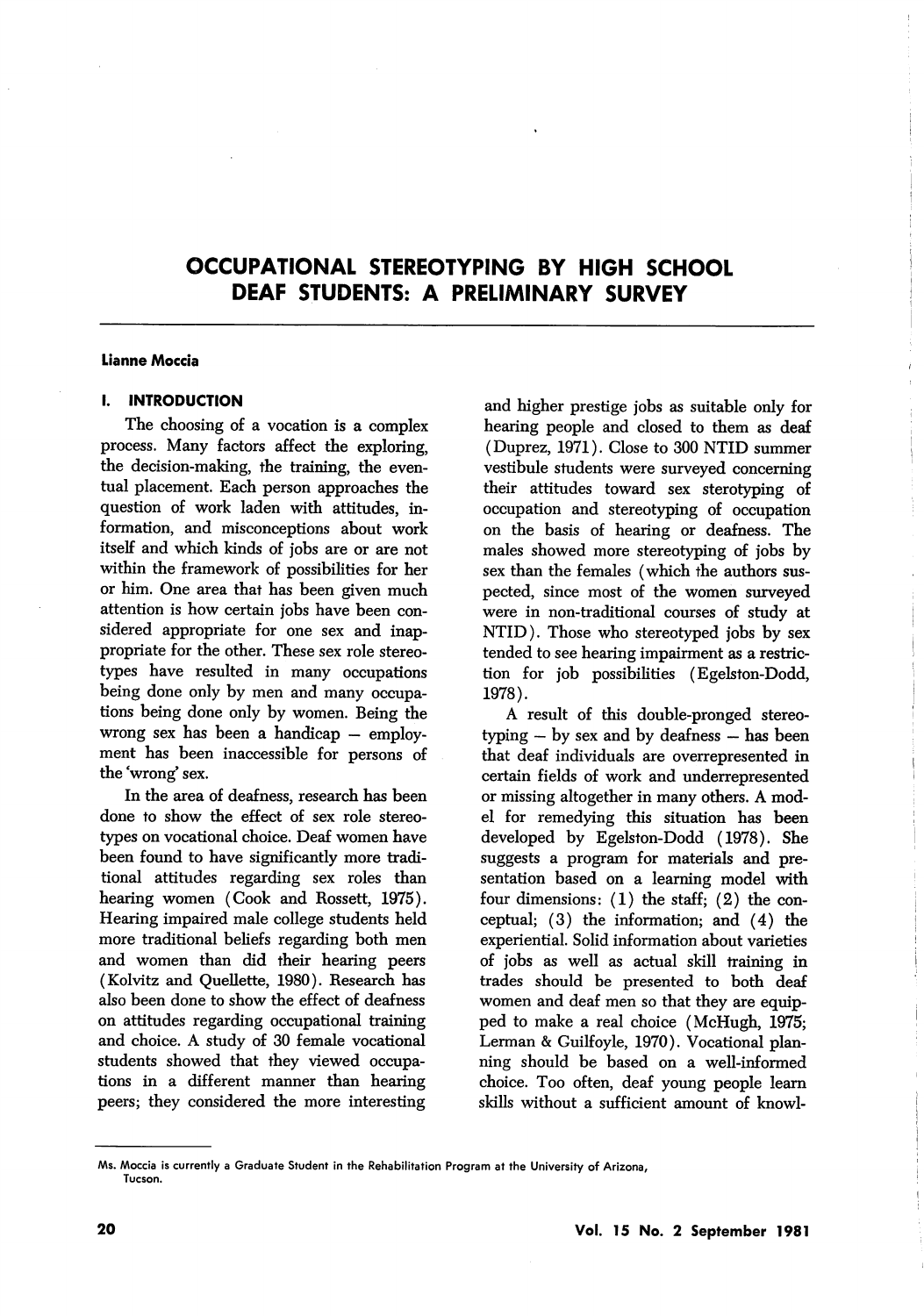edge to choose which they want to know and work at. The career development process has frequently been a process of matching talents with available tasks — and these have been occupations that are familiar to the deaf (Munson, Hoag, Howard, 1973). The training and exploration have conformed to stereotypes of sex and disability. Deaf individuals should be provided with informa tion about all kinds of work and encouraged to enter work areas that have previously been considered closed to them. One such area is in the field of the sciences (Smith, 1979).

One effective method of accomplishing this expansion of occupational vistas is through direct experience with the jobs and with people working at various occupations. Egelston-Dodd suggests field trips to job sites (Egelston-Dodd, 1978). Two VR coun selors in New York City have instituted visits to work situations as part of their pro gram in working with deaf high school stu dents to have easy communication with the worker at the job site, to relate specifically to the job through a deaf worker, and to expand their own horizons regarding the pos sibilities for them as deaf workers.

This study is an investigation of the at titudes of deaf high school students with respect to sex and deafness stereotypes. It also attempts to examine the extent of deaf role models in the lives of the participants in an attempt to see the effect they play on what the students see as potential areas of work.

## II. PROCEDURES

This study examined 73 high school stu dents between the ages of 14 and 19 (14-4, 15-15, 16-17, 17-24, 18-10, 19-3) at the Ari zona School for the Deaf and Blind (ASDB). Thirty-four of the students (46.6%) were male and 39 (53.4%) were female. By selfreport, 51 (69.9%) were deaf and 21 (28.8%) were hard of hearing (one person did not re spond to the question). While 50.7% (37) reported age at onset as "birth" and 45.2% (33) reported it as "later", 4.1% (3) gave no

answer. Of the 33 who reported age at onset as "later", 26 reported the onset occurring before the age of 4, one at age 5, one at age 6, and further data was missing for 5 res pondents. When asked about the hearing of parents and siblings, 6.8% (5) reported deaf mothers, 5.5% (4) reported deaf fathers, and 30.1% (22) reported deaf brothers or sisters.

The survey instrument (see Appendix A) asked for responses to the above demogra phic information and contained a list of 27 jobs. The respondents were asked to con sider the 27 jobs from three perspectives: 1) Is each job suitable for a woman, a man, or both? 2) Is each job suitable for a hearing person, a deaf person, or both? 3) Do you know a deaf woman, a deaf man, or both who work at each job? The jobs chosen re flect a wide variety of skill levels; stereotypi cal "male"; stereotypical "female", neutral roles; occupations, often held by the deaf; and some occupations rarely held by the deaf. The intent was to present a varied sample of occupations in terms of both sex and deafness.

I obtained the participation of the high school homeroom teachers at ASDB through the cooperation and interest of a school counselor and a supervising teacher. I at tended a teachers' meeting where I presented the survey instrument to the homeroom teachers. I explained the purpose of the survey and how I wanted it administered. Each teacher received a copy of written instructions (see Appendix B) which told him/her to read through the instructions on ihe survey with the students, to write the instructions on the blackboard if they de sired, but not to discuss any other examples and not to offer any additional information or assistance in answering the questionnaire. The survey was to be administered over a three-day period: Day 1 consisting of the demographic information and page 2, the questions concerning sex; Page 3 (deafness or hearing) was answered on Day 2; and the page on role models was answered on Day 3.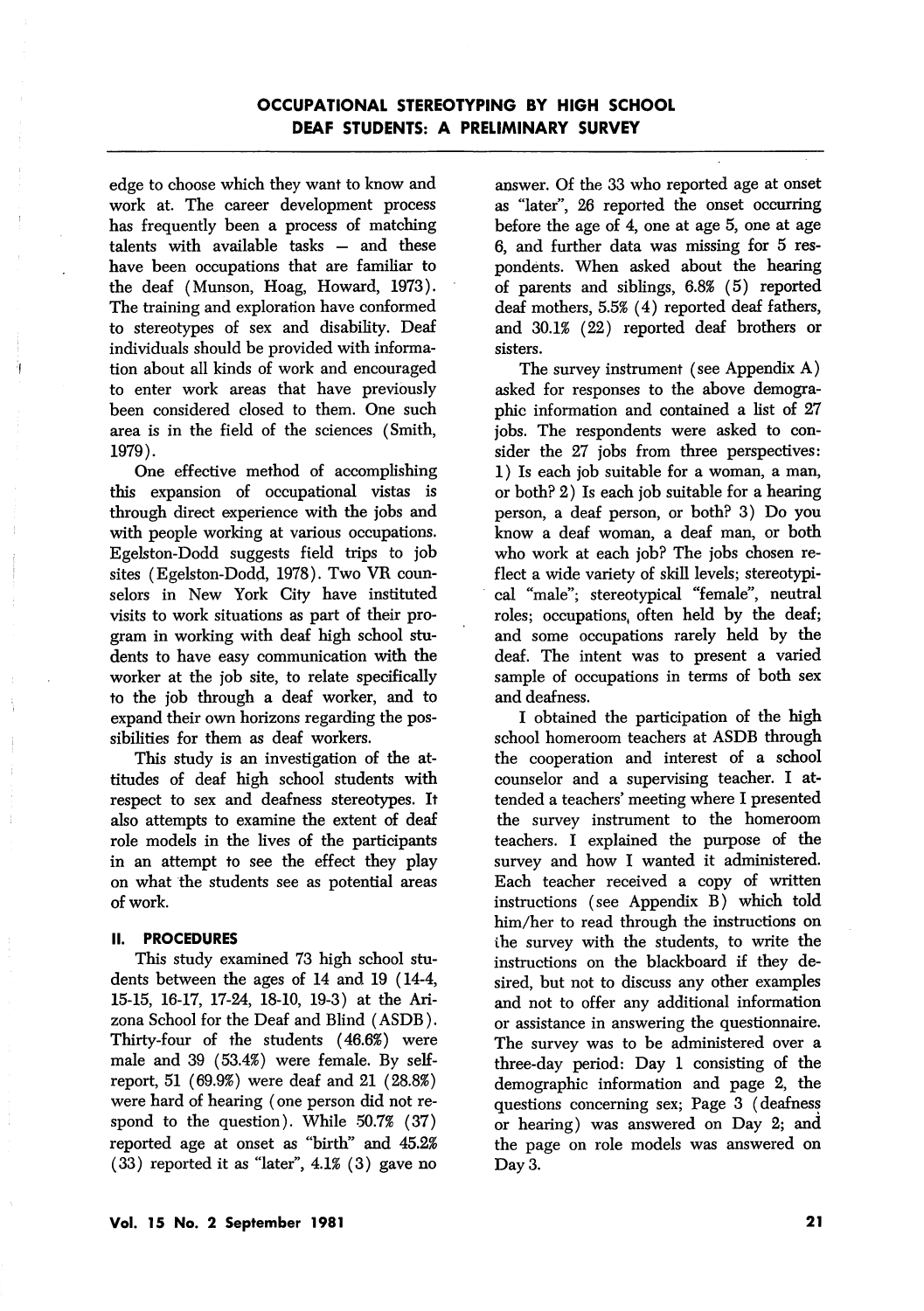Some of the teachers objected to not be ing allowed to assist the students in answer ing the survey. They wanted to be allowed to use signs to convey the concepts of the various jobs to the students. They felt that some of the jobs listed would be unfamiliar to some students, in which case the students would be responding based on their under standing of the vocabulary and not neces sarily on their understanding of the job itself. It was stated that, since there was no way to control how each teacher might dif fer in explanation, the only way to standard ize the administration was to follow the writ ten directions and to do no more than that. Throughout the survey there was always an optional answer, "don't know". Students were to be encouraged to answer "don't know" when they did not know. This was done to eliminate guessing and to possibly identify those vocabulary words which were unfamiliar to the students.

## III. RESULTS AND DISCUSSION

When examining the survey forms, I real ized that a number of students had misun derstood the directions. For example, sev eral students indicated that they knew a deaf woman lawyer, a deaf woman doctor, a deaf man doctor. I feel that the statistical per centages are often inacurrate representations of the students' attitudes and knowledge. They are valuable, I feel, when seen in a ranked order. I suggest they be viewed more in this light than as exact figures.

Answers to the question of the sex of the worker were tabulated to determine the sex role stereotyping of the respondents. A response of "both" to an item signified that the job was seen as equally suitable for men and women. All "both" responses to each item were tabulated and a table was con structed based on frequency of response. Jobs with a high score were less dependent on sex (less sex role stereotyped) and those with a low score were more sex dependent (more sex role stereotyped.

Table I shows the combined responses of boys and girls.

| TABLE I            |      |
|--------------------|------|
| dorm supervisor    | 81.1 |
| school bus driver  | 76.7 |
| school counselor   | 73.8 |
| artist             | 64.0 |
| bank clerk         | 61.1 |
| cook               | 60.2 |
| cashier            | 54.7 |
| doctor             | 54.1 |
| social worker      | 54.0 |
| janitor            | 52.3 |
| computer operator  | 47.3 |
| farmer             | 44.4 |
| truck driver       | 44.3 |
| hairdresser        | 44.3 |
| lawyer             | 43.5 |
| office clerk       | 43.0 |
| drafting           | 41.9 |
| lab technician     | 41.9 |
| house painter      | 37.3 |
| factory worker     | 35.5 |
| printer            | 30.6 |
| electrician        | 30,2 |
| used car dealer    | 30.1 |
| librarian          | 24.4 |
| auto body mechanic | 16.9 |
| carpenter          | 15.2 |
| nurse              | 15.1 |

Table II shows the breakdown of boys' responses and girls' responses.

## TABLE II

| <b>GIRLS</b>                                                                                                                                                                                                                                                                                                                                                                                                            |                                                                                                                                                                                                                      |
|-------------------------------------------------------------------------------------------------------------------------------------------------------------------------------------------------------------------------------------------------------------------------------------------------------------------------------------------------------------------------------------------------------------------------|----------------------------------------------------------------------------------------------------------------------------------------------------------------------------------------------------------------------|
| school counselor<br>dorm supervisor<br>school bus driver<br>artist<br>bank clerk<br>doctor<br>cook<br>computer operator<br>cashier<br>drafting<br>lab technician<br>lawyer<br>janitor<br>hairdresser<br>social worker<br>printer<br>truck driver<br>factory worker<br>office clerk<br>farmer<br>electrician<br>house painter<br>used car dealer<br>librarian<br>nurse<br>carpenter<br>auto body mechanic<br><b>BOYS</b> | 76.9<br>76.9<br>76.9<br>69.2<br>69.2<br>64.1<br>61.5<br>56.4<br>56.4<br>51.3<br>51.3<br>48.7<br>48.7<br>46.2<br>46.2<br>43.6<br>38.5<br>38.5<br>35.9<br>35.9<br>35.9<br>33.3<br>30.8<br>28.2<br>15.4<br>12.8<br>10.3 |
| dorm supervisor<br>school bus driver<br>school counselor<br>social worker<br>cook<br>artist<br>ianitor<br>farmer<br>cashier<br>bank clerk<br>office clerk                                                                                                                                                                                                                                                               | 85.3<br>76.5<br>70.6<br>61.8<br>58.8<br>58.5<br>55.9<br>52.9<br>52.9<br>52.9<br>50.0                                                                                                                                 |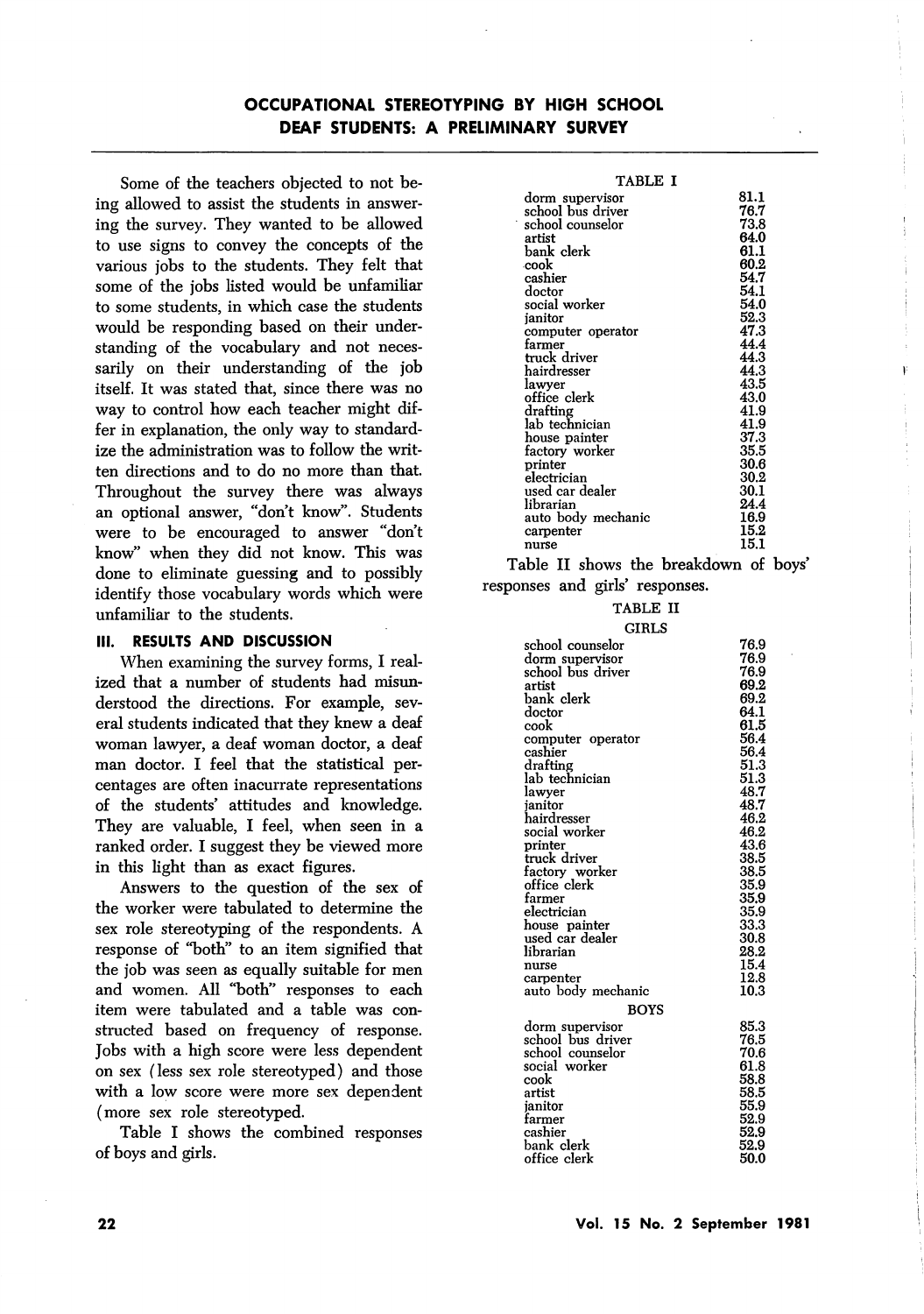| truck driver<br>doctor       | 50.0<br>44.1<br>41.2 |
|------------------------------|----------------------|
| house painter<br>hairdresser | 41.2                 |
| lawver                       | 38.2                 |
| computer operator            | 38.2                 |
| factory worker               | 32.4                 |
| lah technician               | 32.4                 |
| drafting                     | 32.4                 |
| electrician                  | 29.4                 |
| used car dealer              | 29.4                 |
| auto body mechanic           | 23.5                 |
| lihrarian                    | 20.6                 |
| carpenter                    | 17.6                 |
| printer                      | 17.6                 |
| nurse                        | 14.7                 |

In Table II, the top three ranked jobs school counselor, dorm supervisor, and school bus driver (all school personnel) were the same for girls and boys. Seven of the top ten were the same in both lists. The rankings are quite similar with the following exceptions. The girls viewed doctor, compu ter operator, drafting, lawyer, and printer as significantly more able to be done by either sex than did the boys. Social worker, janitor, farmer, and house painter ranked higher by the boys than by the girls.

The number of "don't know" responses were also tabulated and ranked. It can be assumed that there may be some confusion about the nature of these jobs or the meaning of the vocabulary words themselves. Table III shows the list of "don't know" responses to the question of sex of the worker.

TABLE III

| computer operator    | 30.7 |
|----------------------|------|
| lab technician       | 29.2 |
| office clerk         | 27.4 |
| social worker        | 23.1 |
| ${\rm hair}$ dresser | 15.2 |
| cashier              | 14.9 |
| lawyer               | 13.8 |
| printer              | 12.7 |
| drafting             | 12.3 |
| used car dealer      | 12.1 |
| factory worker       | 11.2 |
| carpenter            | 10.8 |
| farmer               | 7.2  |
| school counselor     | 7.0  |
| bank clerk           | 7.0  |
| artist               | 6.8  |
| electrician          | 5.7  |
| librarian            | 5.5  |
| $_{\mathrm{doctor}}$ | 4.0  |
| auto body mechanic   | 2.8  |
| nurse                | 2.8  |
| dorm supervisor      | 2.6  |
| truck driver         | 1.3  |
| house painter        | 1.3  |
| school bus driver    | 0.0  |
| cook                 | 0.0  |
|                      |      |

The next set of responses, whether the job can be done by a hearing or deaf person, was tabulated in a similar way. All responses of "deaf" or "both" were counted and a table was constructed. High scores indicate a job that is not dependent on hearing (that deaf people can hold the job), low scores indicate attitudes that the job is highly dependent on hearing (that deaf people can not hold the job).

Table IV shows all responses.

Table V is a breakdown of boys' and girls' responses to the question of hearing or deafness.

### TABLE V

|                    | CIRLS        |
|--------------------|--------------|
| cook               | 89.8         |
| dorm supervisor    | 89.7         |
| drafting           | 82.1         |
| school counselor   | 79.5<br>76.9 |
| artist             |              |
| librarian          | 74.3         |
| house painter      | 71.8         |
| auto body mechanic | 71.8         |
| farmer             | 69.3         |
| ianitor            | 69.2         |
| printer            | 66.7         |
| carpenter          | 59.0         |
| computer operator  | 56.4         |
| electrician        | 51.3         |
| factory worker     | 48.8         |
| nurse              | 43.6         |
| social worker      | 41.1         |
| hairdresser        | 41.0         |
| lab technician     | 41.0         |
| used car dealer    | 30.8         |
| truck driver       | 30.8         |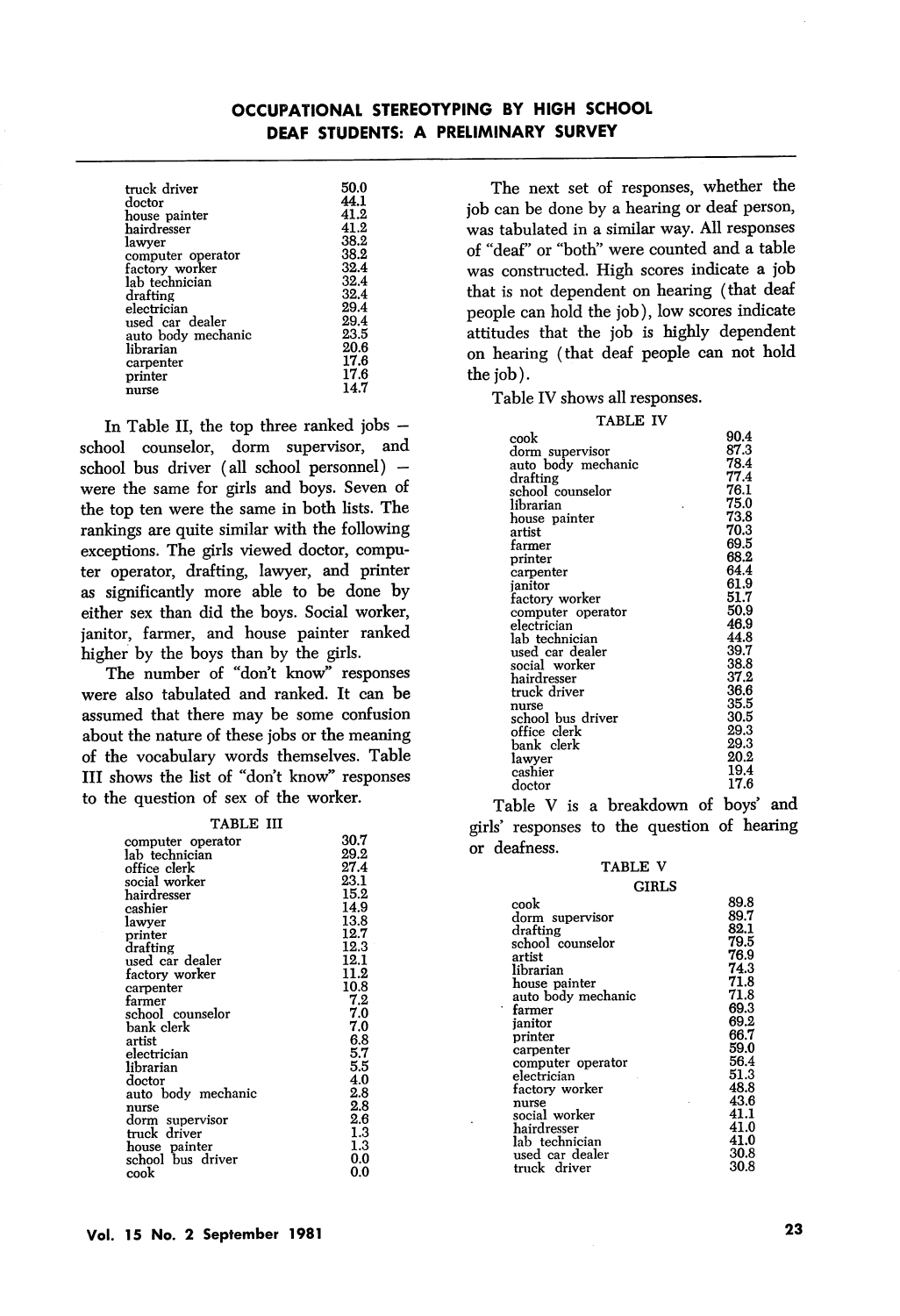| school bus driver    | 30.7         |
|----------------------|--------------|
| lawyer<br>bank clerk | 28.2         |
| office clerk         | 28.2<br>28.2 |
| doctor               | 23.1         |
| cashier              | 20.5         |
|                      |              |
| <b>BOYS</b>          |              |
| cook                 | 90.9         |
| auto body mechanic   | 84.9         |
| dorm supervisor      | 84.9         |
| house painter        | 75.8         |
| school librarian     | 75.7         |
| school counselor     | 72.7         |
| drafting             | 72.7         |
| farmer               | 69.7         |
| printer              | 69.7         |
| carpenter            | 69.7         |
| artist               | 63.6         |
| factory worker       | 54.6         |
| ianitor              | 54.5         |
| lab technician       | 48.5         |
| computer operator    | 45.4         |
| electrician          | 42.5         |
| truck driver         | 42.4         |
| social worker        | 36.4         |
| ${\rm hair}$ dresser | 33.3         |
| office clerk         | 30.3         |
| school bus driver    | 30.3         |
| bank clerk           | 30.3         |
| nurse                | 27.3         |
| used car dealer      | 24.3         |
| cashier              | 18.2         |
| $_{\mathrm{doctor}}$ | 12.1         |
| lawyer               | 12.1         |

The girls' responses and the boys' res ponses were remarkably similar. Eleven in the top 12 appear on each list in Table V, although in different order. The bottom of the two lists (jobs less able to be done by a deaf person) are also very similar. Four of the top six jobs on Table IV are occupa tions connected to a school.

The third area of inquiry was the ques tion, "Do you know a deaf woman, a deaf man, or both who work at each job?" Posi tive responses were tabulated for each item and a table was constructed. Table VI shows the "yes" responses to the question.

| . .<br>-<br>н | × |
|---------------|---|
|---------------|---|

| IADLL VI           |      |
|--------------------|------|
| dorm supervisor    | 92.8 |
| cook               | 91.5 |
| school counselor   | 87.5 |
| auto body mechanic | 86.2 |
| librarian          | 84.5 |
| printer            | 83.0 |
| drafting           | 81.8 |
| house painter      | 78.8 |
| artist             | 77.5 |
| farmer             | 67.7 |
| electrician        | 64.5 |
| carpenter          | 63.8 |
| ianitor            | 59.2 |
| factory worker     | 57.0 |
| hairdresser        | 55.6 |
| school bus driver  | 54.7 |
|                    |      |

| 52.6 |
|------|
| 52.2 |
| 52.0 |
| 50.9 |
| 50.4 |
| 49.9 |
| 47.0 |
| 44.1 |
| 42.6 |
| 42.6 |
| 41.6 |
| 37.5 |
|      |

A comparison was made between Table IV (deafness and hearing) and Table VI (role models). The lists are extremely simi lar. The top ten items of each list appear in the other top ten. The similarity continues to be the same throughout the whole list. A comparison of Table I (sex) and Table IV (deafness) shows that many professions and occupations are still seen as closed to hearing impaired individuals (e.g., doctor, lawyer, etc.) and conform to a disability stereotype while they may be not so stereotyped by sex (many traditionally male jobs were scored fairly high).

Respondents were also asked to list the occupations of their mother and father. Table VII is a list of jobs/employment of parents.

TABLE VII

| hospital<br>veterinarian<br>unemployed<br>mines<br>retired<br>welder<br>magician<br>teacher | manager<br>carpenter<br>computer manager<br>interpreter<br>highway patrol<br>city worker<br>beautician<br>printing |
|---------------------------------------------------------------------------------------------|--------------------------------------------------------------------------------------------------------------------|
| tool and die                                                                                | Hughes                                                                                                             |
| airlines<br>housewife                                                                       | teacher's aide<br>train                                                                                            |
| babysitting                                                                                 | grazing committee                                                                                                  |
| farmer                                                                                      | Ken North                                                                                                          |
| salesman                                                                                    | cook                                                                                                               |
| dorm supervisor<br>painting                                                                 | medical recorder<br>Lab Bolander rental                                                                            |
| nuclear plant                                                                               | PCC                                                                                                                |
| Pepsi Co.                                                                                   | executive                                                                                                          |
| AFB                                                                                         | real estate                                                                                                        |
| bus driver                                                                                  | cabinet maker                                                                                                      |
| truck driver                                                                                | IBM                                                                                                                |
| secretary                                                                                   | cleaners                                                                                                           |
| bakery                                                                                      | airplane mechanic                                                                                                  |
| construction                                                                                | seamstress                                                                                                         |
| pharmacy                                                                                    | police                                                                                                             |
| waitress                                                                                    | maid                                                                                                               |

The jobs were listed in the terminology of the students. Often, there was no informa tion about the job itself, no job description. For this reason, no analysis was done on this item. One noteworthy fact is there was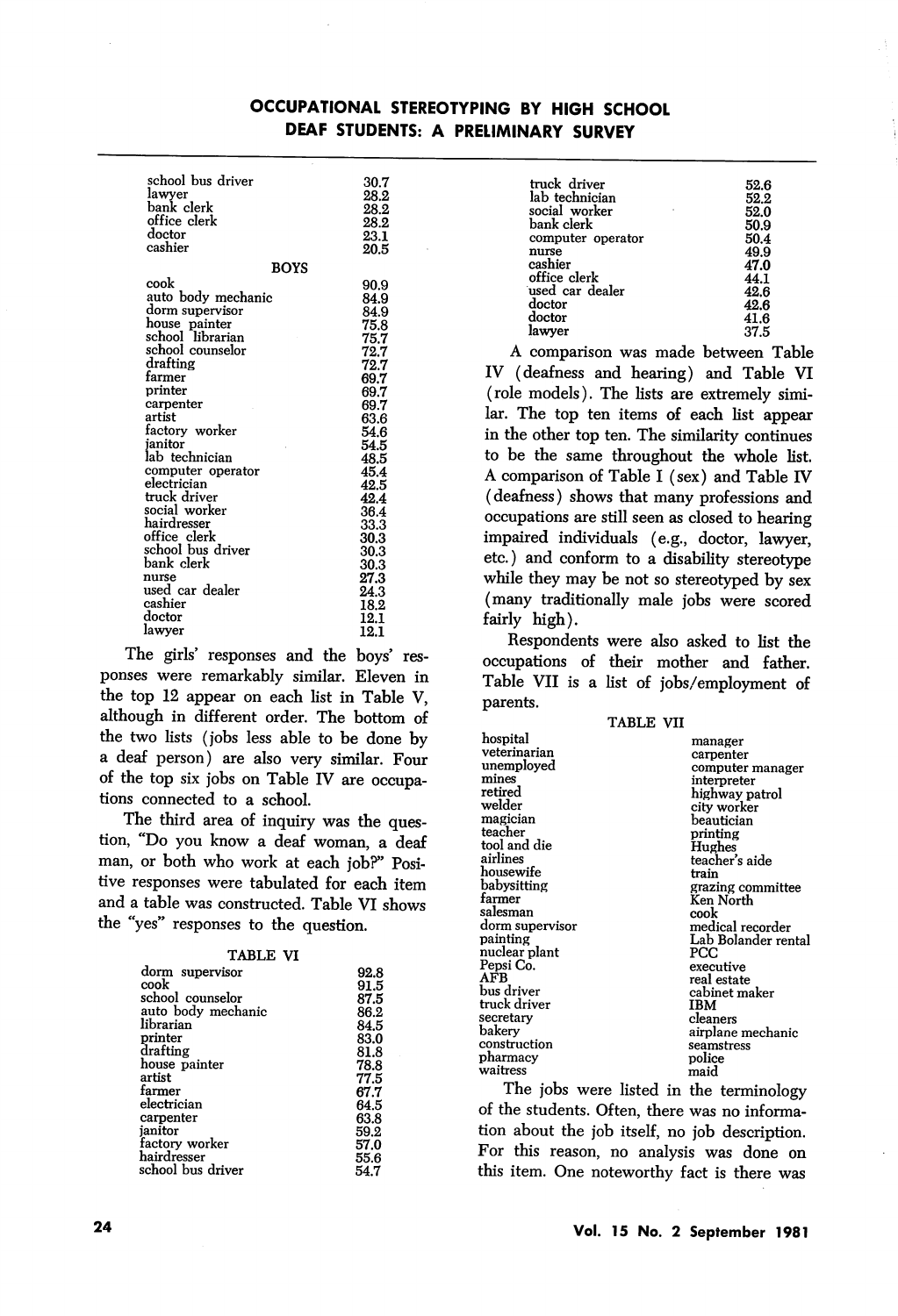a high rate of "don't know" or no response, while 10.9% did not know mother's employ ment and 12.3% did not know father's employment.

Students were also to list the kind of work they would like to do when they fin ished school. This question was often over looked. It was placed at the bottom of the last page and was easy to miss. The answers that were obtained were also not analyzed, but are listed in TABLE VIII.

#### TABLE VIII

food service drama in deaf junior high school welder, yardman, or college raihoad lawyer veterinarian firefighter detective computer computer operator writer model work with the deaf graphic arts artist media technology physical education carpenter IBM auto mechanic Navaho nation hospital NOTHING farmer truck driver no goal college doctor, engineer and admissions business like IBM engineering, photography or model fashions drafting basketball coach welding

This study reports an assumed effect of deaf role models on high school hearing impaired students. Knowing a deaf person working at a job may be directly related to considering the job appropriate for a deaf person, for oneself.

In order to expand the vista of occupa tions for deaf youth exposure to many deaf role motels should be encouraged. Schools should actively recruit deaf employees for jobs at all levels. Career educators and voca tional counselors should use a valuable re source in their communities — deaf workers. Deaf women and men working in the com munity, especially those involved in nontraditional occupations with respect to sex, deafness, or both, should be identified and made part of an ongoing career exploration program. Students can visit the workplace, learn about the job, and see other deaf peo ple being successful at the occupation. Deaf role models can be an invaluable part of the efforts to increase the possibilities for today's deaf youth.

### APPENDIX

| ı.                                                                                                 |       |           |                    |
|----------------------------------------------------------------------------------------------------|-------|-----------|--------------------|
| Male or Female (circle one)<br>2. Male                                                             |       |           |                    |
| 3. Are you deaf or hard or hearing (circle one)<br>4. When did you become deaf or hard of hearing? |       |           |                    |
|                                                                                                    |       |           |                    |
| at birth                                                                                           | Yes   |           | No<br>No what age? |
| at a later age Yes                                                                                 |       |           |                    |
| 5. Is your mother deaf? Yes<br>6. Is your father deaf? Yes                                         |       | No        |                    |
|                                                                                                    |       | $\hat{N}$ |                    |
| 7. Do you have any deaf brothers and sisters?                                                      |       |           |                    |
|                                                                                                    | Yes   | No        |                    |
| 8. Mother's work                                                                                   |       |           |                    |
|                                                                                                    |       |           |                    |
|                                                                                                    |       |           |                    |
| <b>DIRECTIONS:</b>                                                                                 |       |           |                    |
|                                                                                                    |       |           |                    |
| Please read this list of different jobs.                                                           |       |           |                    |
| If you think a woman can do the job, circle Woman.                                                 |       |           |                    |
| Teacher                                                                                            | Woman | Man       | Don't Know         |
| If you think a man can do the job, circle Man.                                                     |       |           |                    |
|                                                                                                    |       |           | Don't Know         |
| Teacher                                                                                            | Woman | Man       |                    |
| If you think both women and men can do the job,                                                    |       |           |                    |
| circle Woman and Man.                                                                              |       |           |                    |
| Teacher                                                                                            | Woman | Man       | Don't Know         |
| If you don't know, circle Don't Know.                                                              |       |           |                    |
|                                                                                                    | Woman | Man       | Don't Know         |
| Teacher                                                                                            |       |           |                    |
| Office clerk                                                                                       | Woman | Man       | Don't Know         |
| Doctor                                                                                             | Woman | Man       | Don't Know         |
| Librarian                                                                                          | Woman | Man       | Don't Know         |
| Auto body                                                                                          |       |           |                    |
|                                                                                                    | Woman | Man       | Don't Know         |
| mechanic                                                                                           |       | Man       | Don't Know         |
| Cook                                                                                               | Woman |           | Don't Know         |
| Drafting                                                                                           | Woman | Man       | Don't Know         |
| School bus driver                                                                                  | Woman | Man       |                    |
| Farmer                                                                                             | Woman | Man       | Don't Know         |
| Nurse                                                                                              | Woman | Man       | Don't Know         |
| Social worker                                                                                      | Woman | Man       | Don't Know         |
| Electrician                                                                                        | Woman | Man       | Don't Know         |
| Used car dealer                                                                                    | Woman | Man       | Don't Know         |
| School counselor                                                                                   | Woman | Man       | Don't Know         |
| Computer operator Woman                                                                            |       | Man       | Don't Know         |
| Cashier                                                                                            | Woman | Man       | Don't Know         |
| Printer                                                                                            | Woman | Man       | Don't Know         |
| House painter                                                                                      | Woman | Man       | Don't Know         |
| Dorm supervisor                                                                                    | Woman | Man       | Don't Know         |
| Artist                                                                                             | Woman | Man       | Don't Know         |
|                                                                                                    | Woman | Man       | Don't Know         |
| Lawyer                                                                                             |       | Man       | Don't Know         |
| Janitor                                                                                            | Woman |           | Don't Know         |
| Hairdresser                                                                                        | Woman | Man       |                    |
| Lab technician                                                                                     | Woman | Man       | Don't Know         |
| Carpenter                                                                                          | Woman | Man       | Don't Know         |
| Bank clerk                                                                                         | Woman | Man       | Don't Know         |
| Truck driver                                                                                       | Woman | Man       | Don't Know         |
| Factory worker                                                                                     | Woman | Man       | Don't Know         |
| <b>DIRECTIONS:</b>                                                                                 |       |           |                    |
|                                                                                                    | 7.00  |           |                    |

Please read this list of different jobs.

If you think a hearing person can do the job, circle<br>Hearing. <br>*Maxwell* Dea<sup>f</sup> Don't Know.

| Teacher                                                            | Hearing | Deaf | Don't Know |
|--------------------------------------------------------------------|---------|------|------------|
| If you think a deaf person can do the job, circle Deaf.<br>Teacher | Hearing | Deaf | Don't Know |